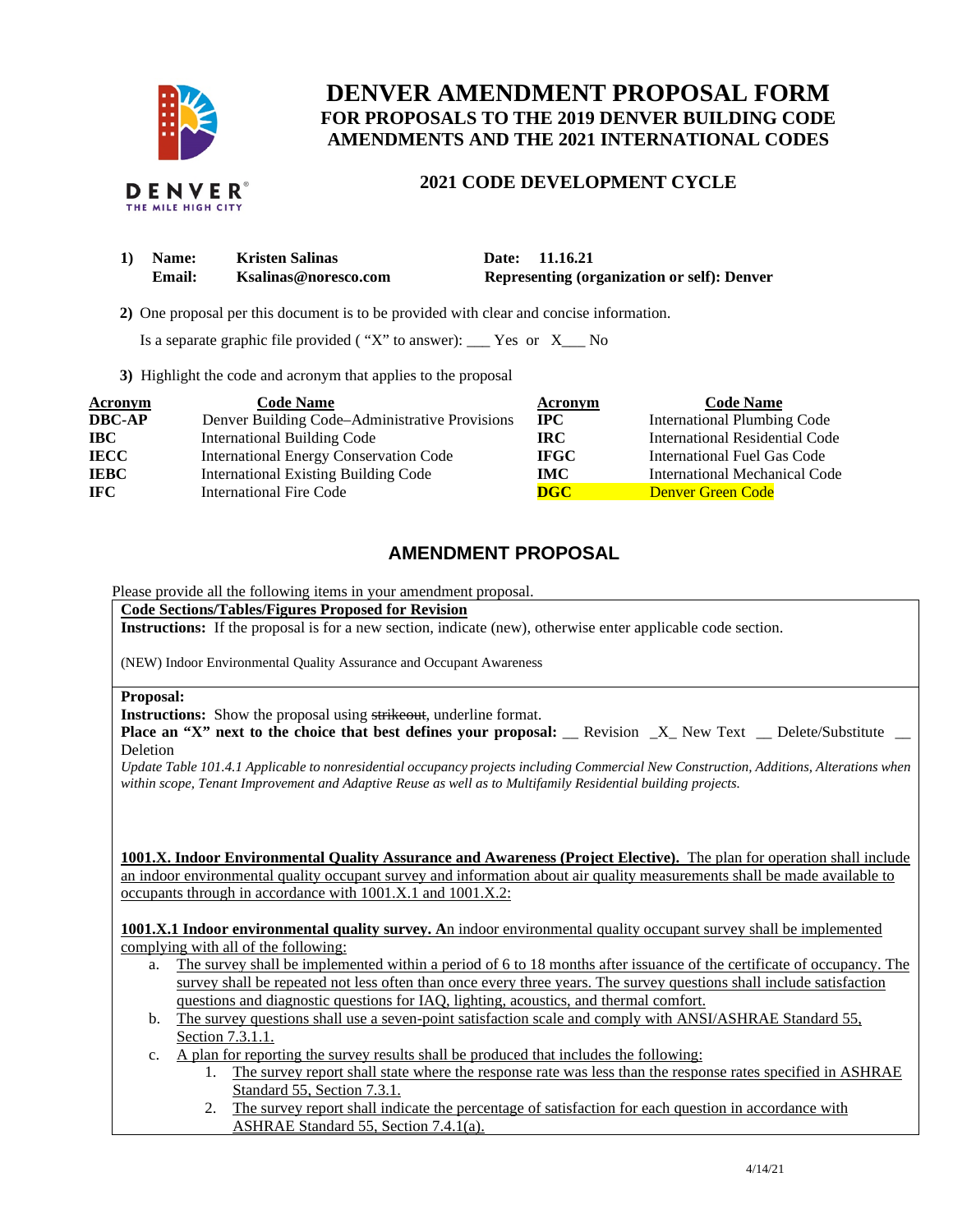- 3. The percentage satisfaction results shall be compared to a nationally recognized survey benchmarking database where the building occupancy category is represented in the databases of nationally recognized organizations.
- 4. If survey results fall beneath ASHRAE Standard 55, Section 7.4.1(a), planned remediation activities will be developed and implemented no more than 6 months after reporting results.

**1001.X.2 Promote Indoor environmental quality awareness.** Information about the air quality measured in Section 1001.X shall be made available to occupants as follows:

- a. Data are presented through one of the following:
	- 1. Display screens prominently positioned at a height of 3.6–5.6 ft with at least one display per 3500 ft2 of regularly occupied space.
	- 2. Hosted on a website or phone application accessible to occupants. Signs are present indicating where the data may be accessed at a density of at least one sign per 3500 ft2 of regularly occupied space.
- b. Data presented include one of the following:
	- 1. Results of indoor environmental quality survey. These shall include planned remediation activities as applicable.
	- 2. Concentrations of the parameters measured.
	- 3. Qualitative results of air quality (e.g., colored-coded levels).

#### **Supporting Information:**

All proposals must include a written explanation and justification as to how they address physical, environmental, and/or customary characteristics that are specific to the City and County of Denver. The following questions must be answered for a proposal to be considered.

Purpose: What does your proposal achieve?

This proposal provides instruction to gather occupant feedback and raise occupant awareness of indoor environmental quality conditions. Surveying occupants will provide data to building maintenance staff and owners about occupant comfort, perception of air quality and assure occupants that their safety and well-being is considered important. Educating occupants about air quality conditions and environmental health concerns delivers critical health knowledge, skills, and agency to better advise their own health and well-being. This has been shown to lead a shift in occupant behaviors and how they interact with the spaces they are in.

Reason: Why is your proposal necessary?

According to the WELL building standard, people are estimated to spend approximately 90% of their time in enclosed spaces such as homes, offices, schools or other building environments. Even prior to the Covid-19 epidemic, indoor pollutants were found to be the tenth most important cause of ill health for world populations. As outdoor air pollutants cause dangerously high AQI days at an increasing rate of frequency during wildfire season in the Rocky Mountain Front Range, the need for clean indoor air is essential.

From the WELL Building Standard Evidence Behind the Air Concept: "Studies indicate that the use of a system that visualizes whether or not indoor environmental conditions are poor, or

one that proactively warns occupants when conditions are poor, may be beneficial in motivating occupants to take actions to improve conditions or otherwise take action to protect themselves"

Substantiation: Why is your proposal valid? (i.e. technical justification) The language proposed is drawn from existing standards including IgCC and the WELL Building Standard. The requirements are achievable and documented to be effective at improving indoor environmental quality and shifting occupant behaviors.

**Bibliography and Access to Materials** (as needed when substantiating material is associated with the amendment proposal):

IgCC 2021 Chapter 10 Section 1001.9.4.4

| WELL Building Standard v2, Air A08 : https://v2.wellcertified.com/wellv2/en/air                   |  |          |               |     |     |          |      |     |
|---------------------------------------------------------------------------------------------------|--|----------|---------------|-----|-----|----------|------|-----|
| WELL                                                                                              |  | Evidence | <b>Behind</b> | the | Aır | Concept, | page | 17: |
| https://f.hubspotusercontent40.net/hubfs/7039796/Evidence%20Box/evidence%20box-%20air%20final.pdf |  |          |               |     |     |          |      |     |